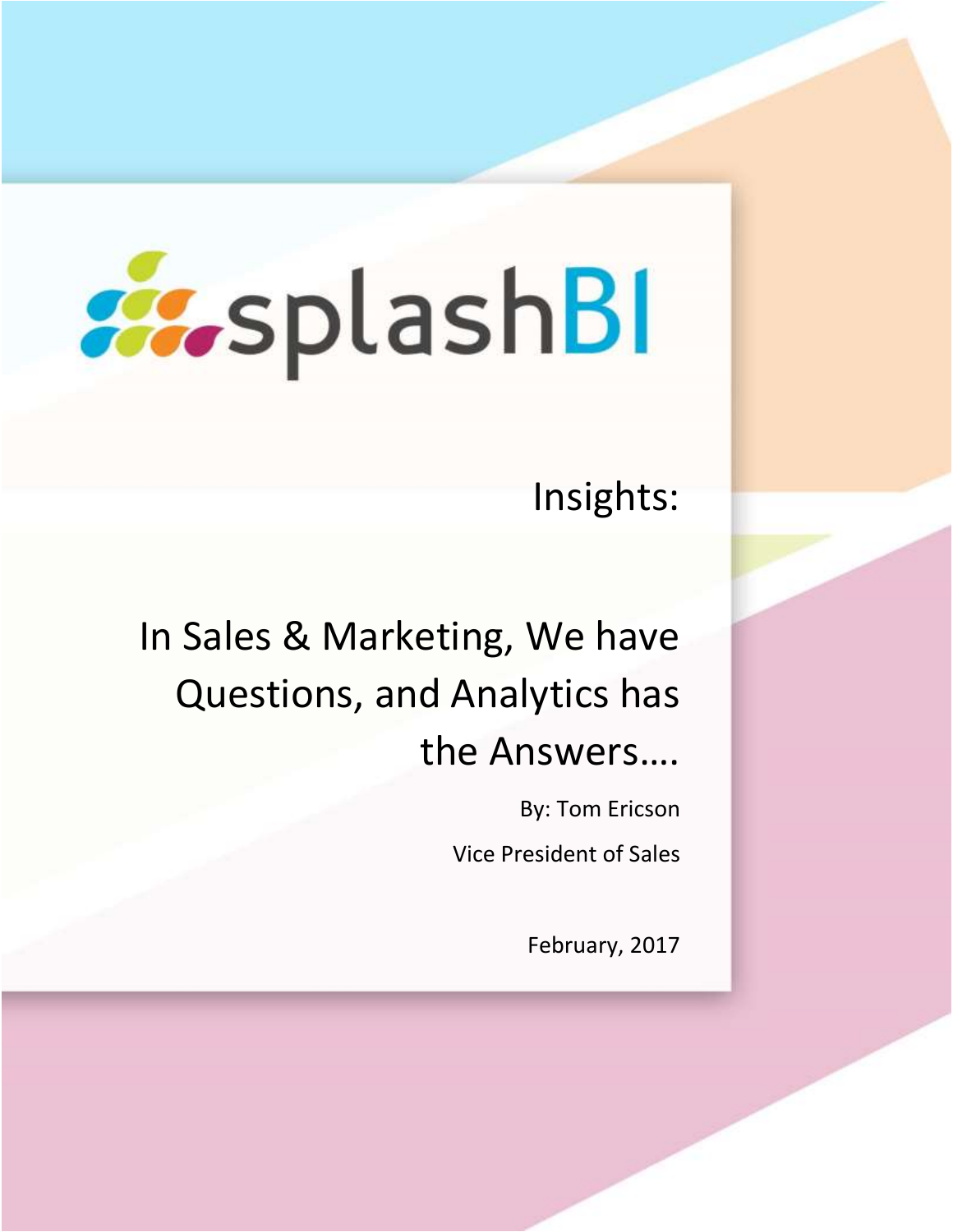# **In Sales & Marketing, We have Questions, and Analytics has the Answers….**

#### Introduction

For more than half my life I have been a salesperson, mostly with technology and software companies. I've worked for large corporations, mid-market entities and built small companies up from start. It probably explains a lot about me for those that do know me and for those of you that don't it sets your level of expectation for this document. All that said, I'm passionate about the career or domain that we call Sales.

It's certainly evolved over these years, as I am sure it did before me and will continue to do long after I am gone. We've gone from the need of face to face meetings to doing work "over the web". We've gone from business users being able to buy what they want to committees of people involved in the buying decision. Clients, who have now done over 55% of their research before they ever engage a vendor, still must do a proof of concept or trial before they buy a \$10K add on tool when they simply took the word of the vendor when they spent \$5M on their system of record.

#### Making Sales Easier

So, sales is hard, no big news there. What is the news is that we now have tools to help make our jobs easier. Even better than that, we are pushing these tools to their limits and now crossing over the traditional lines of just sales data by "mashing" up data from across our enterprise. Now what we want, what I want, are metrics and analytics that incorporate data from Sales systems, Finance applications, Marketing data and any number of in house developed or out of the box software. You should not be satisfied with any reporting system that cannot address this need as your future success depends on it.

Here at Splash BI, we are fortunate (or at least I think we are). I am a Marketing Major in college with 25 years of quota experience that runs our sales team. Our CMO, is a long-time salesman that for the last 15 years has now focused on Marketing, everything from messaging, to our digital footprint, our social strategy, collateral generation, trade show road map and much more. We are each other's best customer and EVERY day we challenge each other to answer the QUESTIONS of WHO, WHAT, WHERE, WHEN and the big one ….WHY?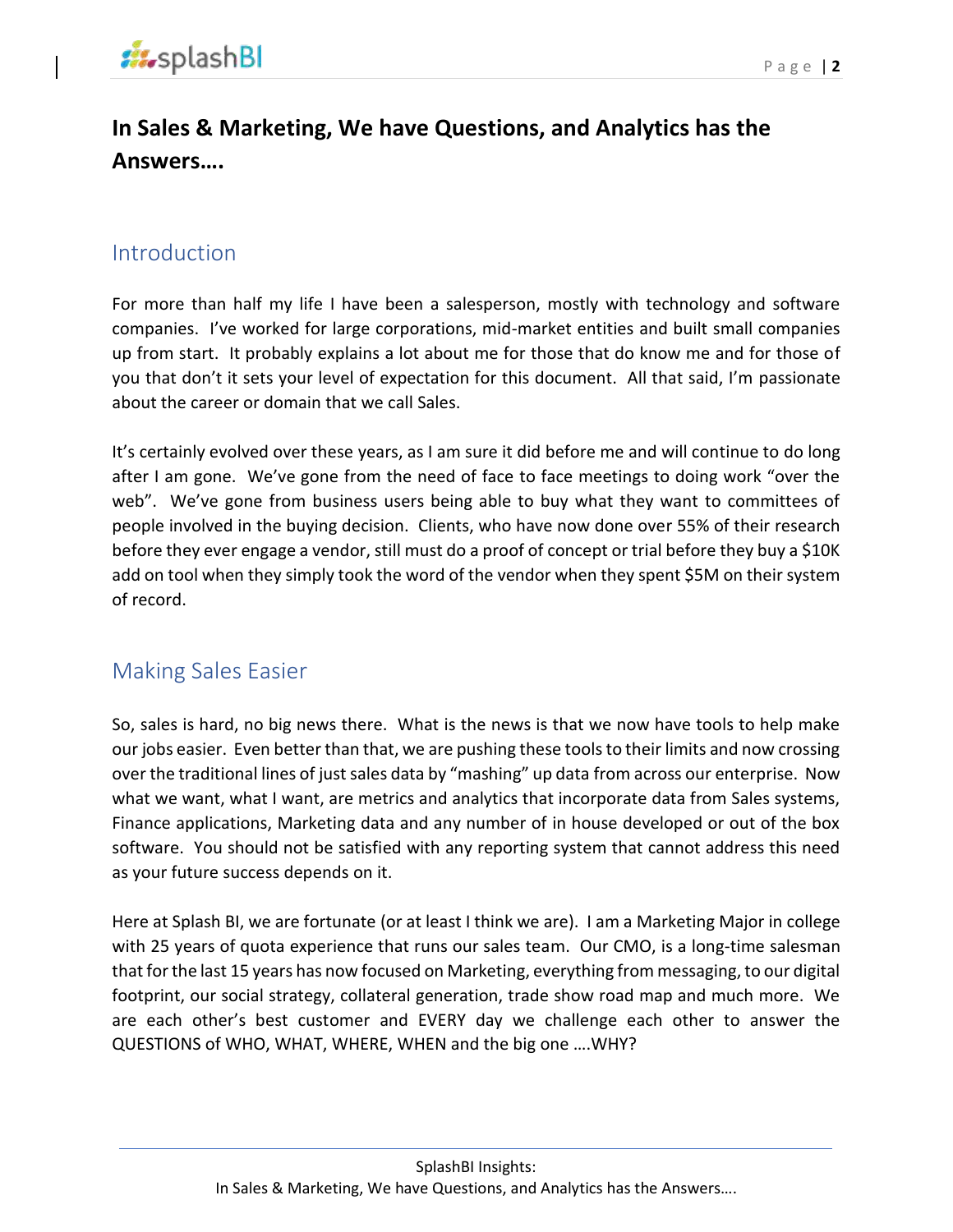

### First Up - Who?

You can have the greatest product or service in the world but if you don't know who you are after or better yet who has interest in your offerings, then your time and energy are wasted. Being able to segment your database of names and companies based on their market, industry, interest is step one. But what about the trends and directions of those same segments and individuals. Do you know where these people came from in their past? Do you know what shows and industry events they attended last year? Are they members of local user groups that your firm participates in? By collection this data and much more, you can then begin to score or rank each of your potential targets to decide who to go after first.



### Say What?

People consume information and data in a variety of ways. Being able to determine which of your sales and marketing campaigns drew the most attention allows our teams to remain focused and generating the greatest value for the dollars invested. If you have an inside sales team following up these efforts, do they know what drew the prospect to you before the call? Or are they calling in blind trying to generate a lead from scratch. A dialogue based on their interest level from our calls to action is far easier than one from scratch. Our team has visibility to all the efforts we've made, down to the individual level so that each conversation we have builds on the last and immediately becomes more personal and we are seen as a domain expert and not just a sales guy.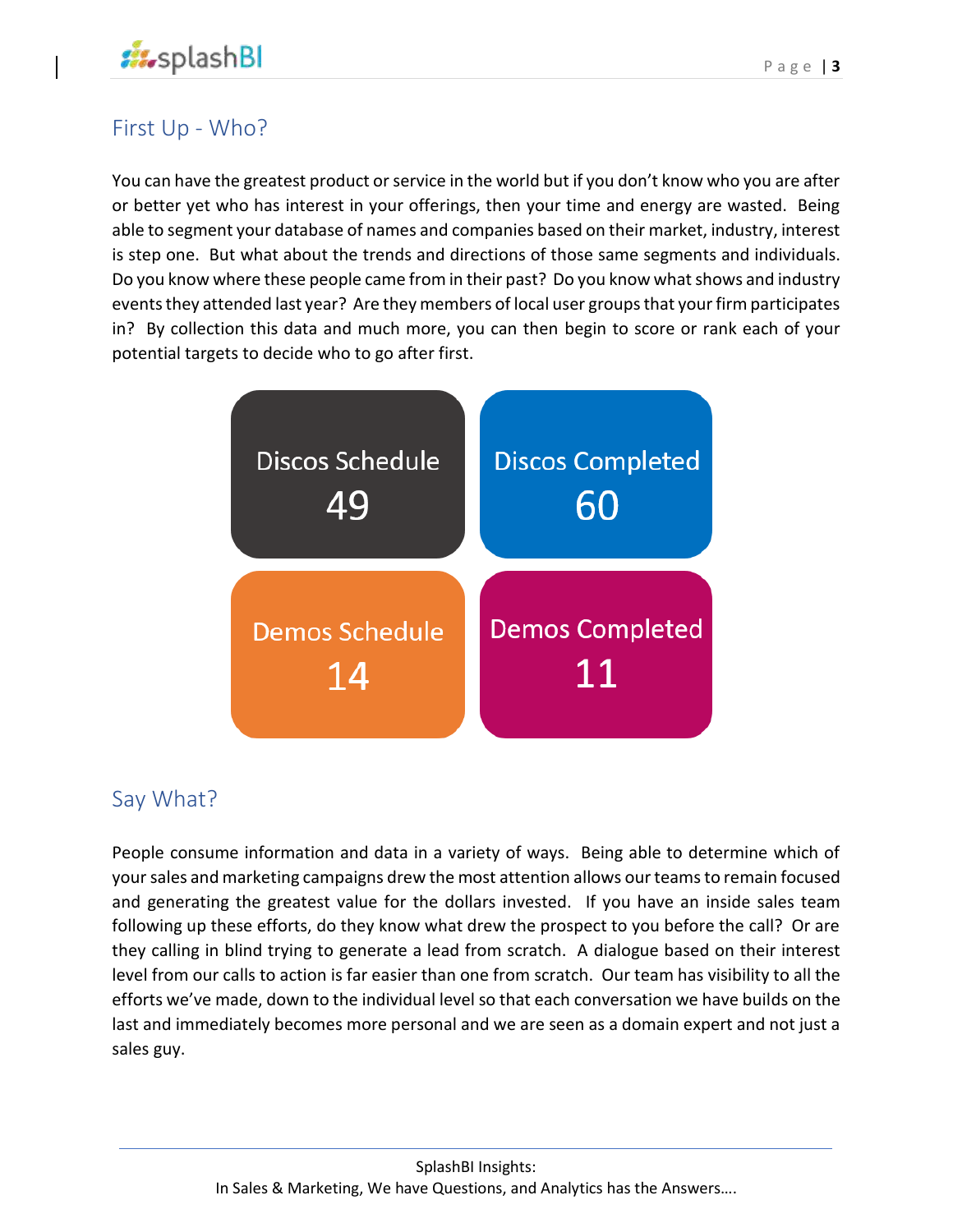## Where are you going?

The source of your leads and interest are almost as important as the leads themselves. Do all your leads come from Marketing or a mix of Marketing and tenacious new business sales people? Determining where to spend your money and where to send your sales and marketing teams is always a challenge. Website Traffic Month To Date

I always describe sales as this  $-$  it's just the people in the company who have to generate enough money to pay for everything else! No big deal, right? But with sales cycles of technology products that are 3, 6 or even 9 months, where we go and where we spend that money matters. It matters to the bottom line and it matters when we try and shorten the cycle. This has been a huge area of growth for us. Being able to identify how much money we spent on a given show, how many leads that show created for us and from those leads how many real opportunities did we open. We then take it further by monitoring every opportunity through every stage of the sales cycle to see where our bottlenecks are, where we can affect the most change and how long it takes to close our deals.

We don't stop there as we then tie in our finance system to see when we invoiced the transaction, when the client paid and how much, what's left and how



long it took to go from start to finish. Many organizations say they have an "idea" of what a show costs them and what the return is. It used to be that every vendor would tell you that "as long as we get one deal from the show its worth doing…" While that might be the case, when we are now able to visualize the data from sales, marketing finance and other different systems for each and every event we do to get a much more accurate reflection of return on investment.

### When to buy?

Making a buying decision is really the combination of two things in my opinion, relationship and timing. People buy from people they like and that is still true. I'd suggest that people buy from people who add value more often and they never buy until they are ready or until they are allowed to. So, timing is indeed everything in life and in sales. At any given time in your pipleline, at the company or individual level, you are juggling a number of leads and opportunities that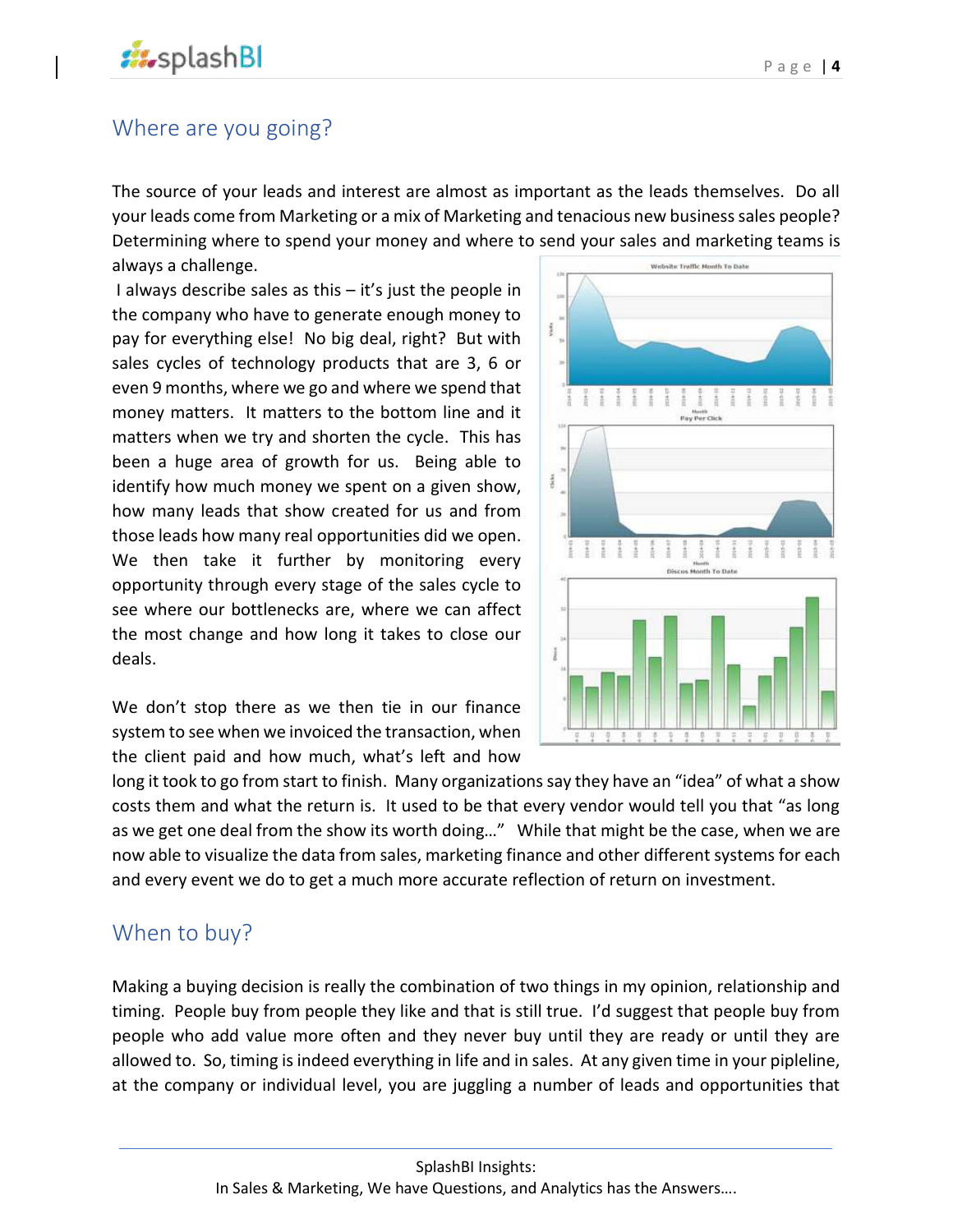

span the gambit of your sale cycle. Inviting a prospect that you sent legal agreements to for a webinar makes you look silly. Sending pricing to a prospect for your products before you had any in depth conversations about their pains and needs just because they asked for it, sets you up for failure. So, each step in the pipeline needs to be like a choreographed dance, each step planned with you the vendor driving the action or behavior as much as you can. I am constantly asking my team, "what's our next step?" If their answer includes the words – waiting on, plan to, expecting to, hoping, etc. – then I know we are not in control of that sale. Visualizing the plan for every deal you want to close makes sure that the necessary steps are being taken.



The other important when question we answer is when will be collect our monies. We are all in this profession to make happy clients yes, but also to get paid. It's more important even for me as we run our business lie I think all sales organizations should – on a cash basis. I don't get paid until the company gets paid, simple as that. So, I need to project, dare I say plan, for cash flow throughout the year. It's easy to work on "collections", those deals are done and just working through the procurement process. Can you as a sales leader on January 1st of each year tell your CEO how much money he will collect each quarter, each month, each week from the new business pipeline? Would you bet your job on that report that you handed in to him on Jan  $2^{nd}$ ? I'm not ready to bet mine, but by using the past I can more accurately predict the future and with more visibility and intelligence into the data, my confidence level gets better with each report.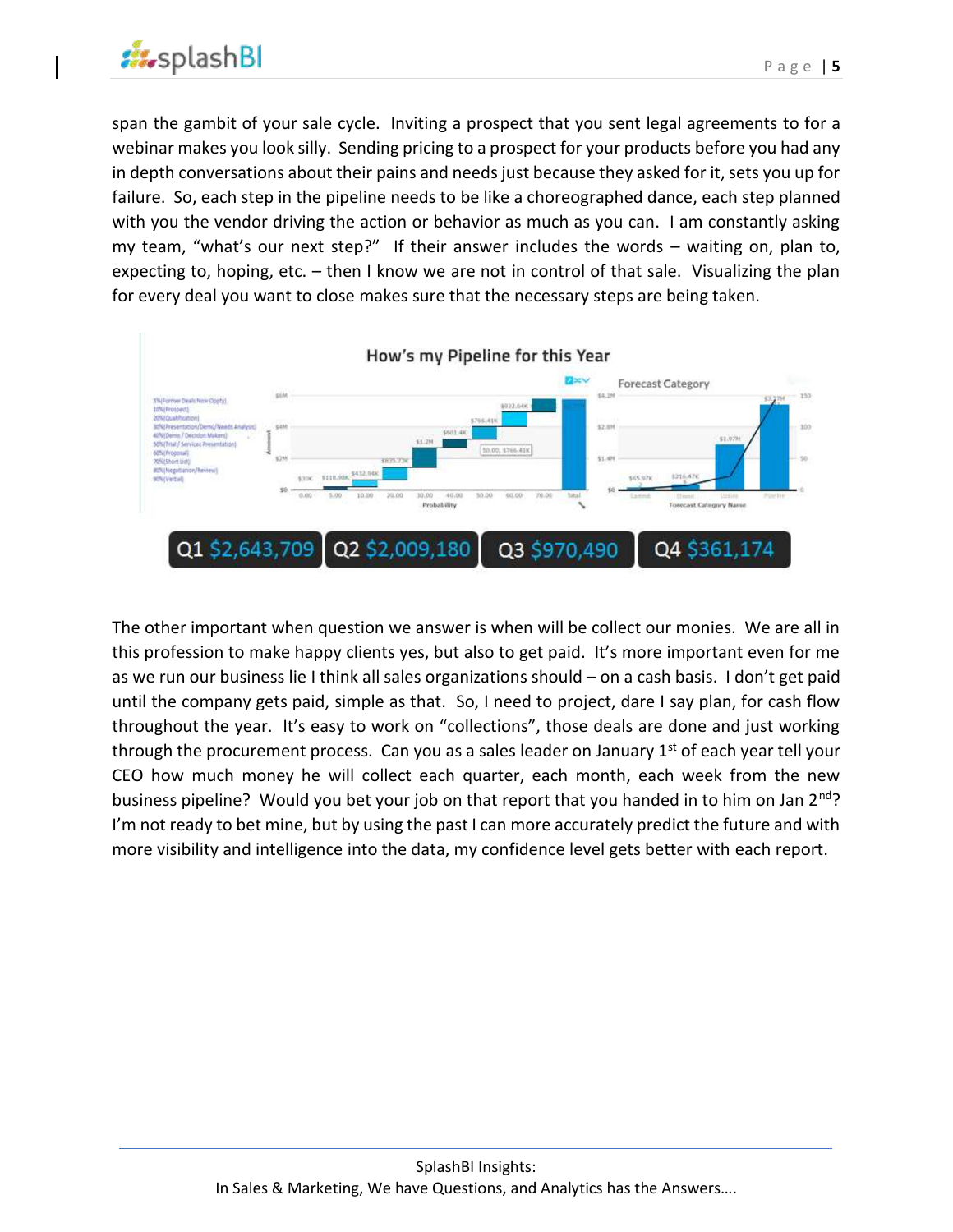

#### And it all leads to why…

So this all leads to the biggest question that has the corresponding biggest answer. Why do you win deals and why do you lose them? My opinion is boiled down to two words – responsibility and accountability. Maybe they are similar to you, but we've made a clear delineation between the two. Responsibility defines the roles and tasks of the people in your organization, accountability are the results of those tasks and whose liable for the results. I'm operating under the assumption that your product and services are quality, competitive offerings, if they are not get back with your design team and start over. But if they are, then the difference between a win and a loss is often in these details. A missed step here, an over promise and under delivery there, a communication you sent in email that would have been better delivered face to face. Often the difference is so small you never even know why you win or why you lose.

If you inspect what you expect then analytics, whether you call them metrics, intelligence, KPI's, goals, objectives, thresholds or other, holds your team responsible and accountable for their actions. This is business, no hard feelings and if our team makes a mistake or misses a step, with the analytics we have in place we have the visibility we need sooner rather than later which gives us a far better chance to react and fix. Every deal becomes a learning lesson for everyone on our team and it can be the same for you. Thankfully we win more than we lose with the changes we